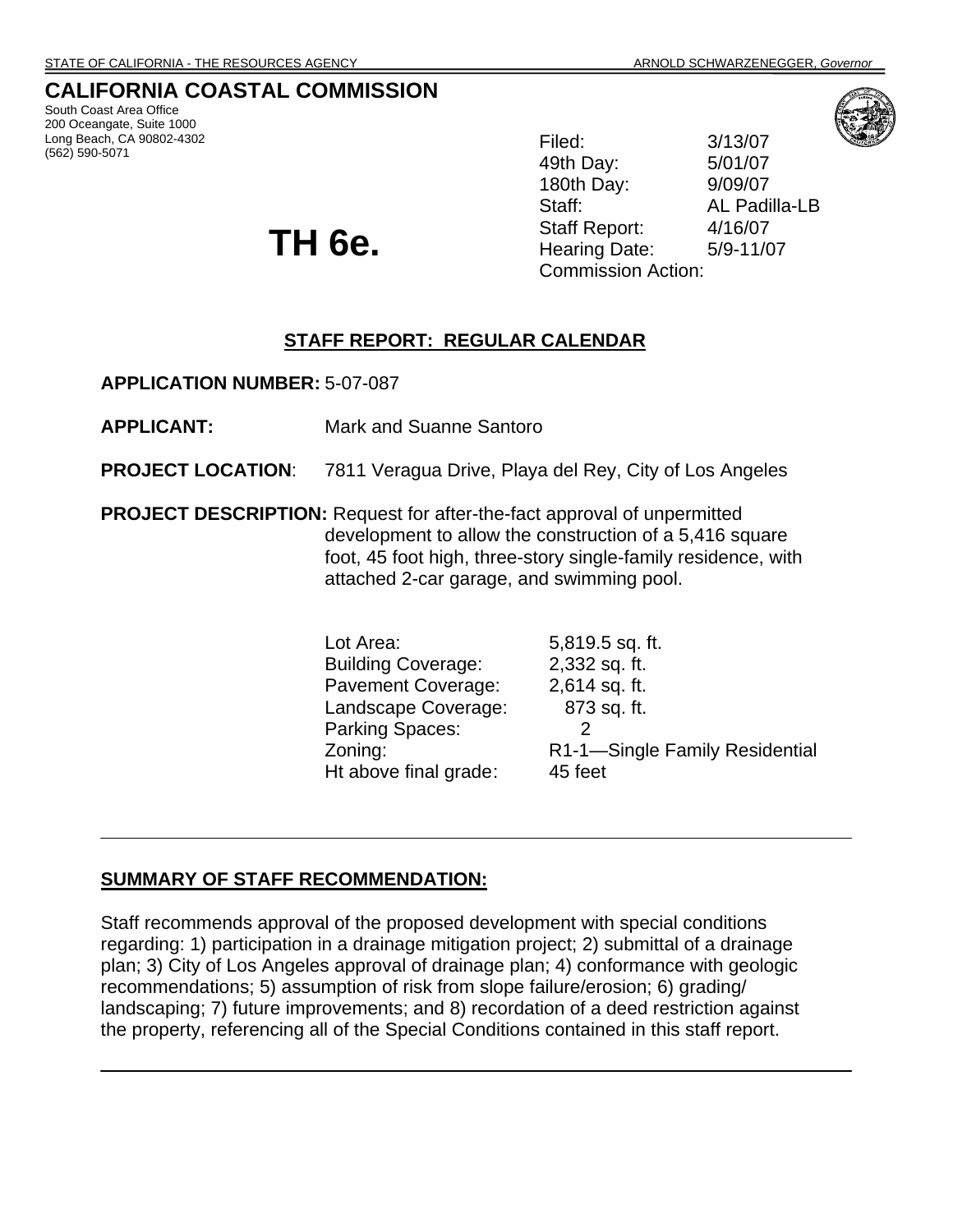### **SUBSTANTIVE FILE DOCUMENTS:**

- 1. Certified Playa Vista Land Use Plan.
- 2. California Coastal Commission; Statewide Interpretive Guideline for Wetland and Other Wet Environmentally Sensitive Habitat Areas.
- 3. National Audubon Society; Ballona Wetland, Landscape and Access Plan, Appendix III, Landscape.
- 4. Staff Recommendation on Minor Boundary Adjustment BA#6-89, City of Los Angeles, Los Angeles Co., 8/31/90.
- 5. City of Los Angeles, ICO Westchester Bluffs #165,508.
- 6. Recommended Native Plant Species for Landscaping Wildland Corridors in the Santa Monica Mountains, California Native Plant Society, November 23, 1988.
- 7. Department of Airport Commission, Airport Dunes Study, By Rudy Mattoni.
- 8. Coastal Development Permits 5-89-377 (Storey); 5-90-1109 (Wilhelmsen); 5-91-282 (Pridgen); 5-92-349 (Gales); 5-02-253 (Tirosh).
- 9. Court Case C525-826 Friends of Ballona Wetlands et al. vs. California Coastal Commission, et al.

### **STAFF RECOMMENDATION:**

The staff recommends that the Commission **APPROVE** the following resolution with special conditions.

### **Motion:**

I move that the Commission approve Coastal Development Permit No. 5-07-087 pursuant to the staff recommendation.

Staff Recommends a **YES** vote. Passage of this motion will result in adoption of the following resolution and findings. The motion passes only by affirmative vote of a majority of the Commissioners present.

## **RESOLUTION FOR APPROVAL WITH CONDITIONS**

The Commission hereby approves a coastal development permit for the proposed development and adopts the findings set forth below on grounds that the development as conditioned will be in conformity with the policies of Chapter 3 of the Coastal Act and will not prejudice the ability of the local government having jurisdiction over the area to prepare a Local Coastal Program conforming to the provisions of Chapter 3. Approval of the permit complies with the California Environmental Quality Act because either 1) feasible mitigation measures and/or alternatives have been incorporated to substantially lessen any significant adverse effects of the development on the environment, or 2) there are no further feasible mitigation measures or alternatives that would substantially lessen any significant adverse impacts of the development on the environment.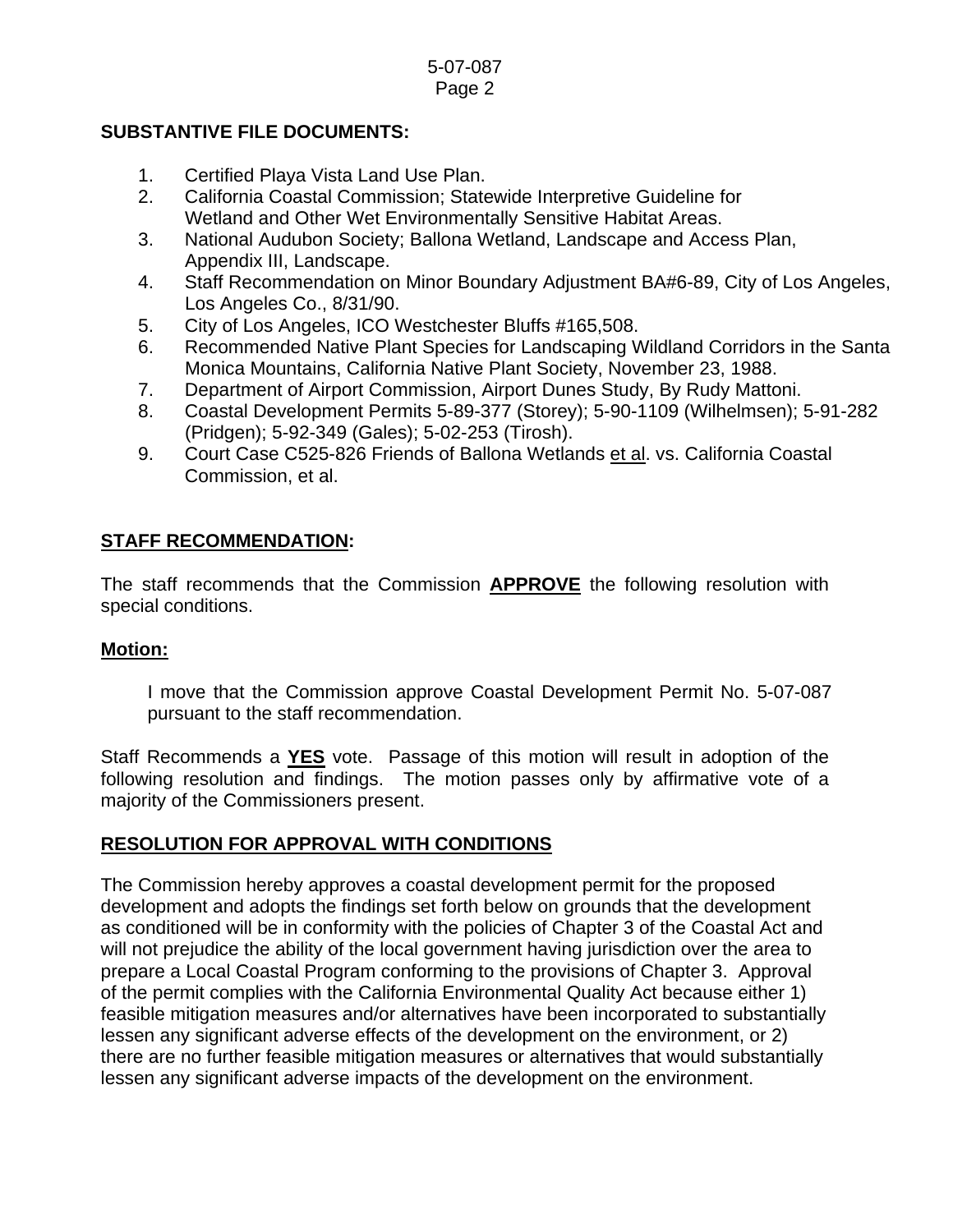### **II. STANDARD CONDITIONS:**

- 1. Notice of Receipt and Acknowledgment. The permit is not valid and development shall not commence until a copy of the permit, signed by the permittee or authorized agent, acknowledging receipt of the permit and acceptance of the terms and conditions, is returned to the Commission office.
- 2. Expiration. If development has not commenced, the permit will expire two years from the date this permit is reported to the Commission. Development shall be pursued in a diligent manner and completed in a reasonable period of time. Application for extension of the permit must be made prior to the expiration date.
- 3. Interpretation. Any questions of intent or interpretation of any condition will be resolved by the Executive Director or the Commission.
- 4. Assignment. The permit may be assigned to any qualified person, provided assignee files with the Commission an affidavit accepting all terms and conditions of the permit.
- 5. Terms and Conditions Run with the Land. These terms and conditions shall be perpetual, and it is the intention of the Commission and the permittee to bind all future owners and possessors of the subject property to the terms and conditions.

### **III. SPECIAL CONDITIONS**

## **1. Participation in Drainage Mitigation Project**

**PRIOR TO ISSUANCE OF THE PERMIT, the applicant shall submit a written** agreement, in a form and content acceptable to the Executive Director, that provides that the applicant shall participate on the same basis as all similarly situated projects in the Playa del Rey (Westchester) bluff area in any program to improve the drainage system and water quality of the street drainage emptying into the Ballona Wetlands from the Westchester bluff area. The agreement shall be enforceable by the City of Los Angeles, the State of California, or a private nonprofit organization with the designated responsibility of wetland restoration. The applicant shall agree to pay any fees or assessments that would be applied to any new project on the Playa del Rey (Westchester) bluffs to finance projects designed to improve drainage, filter runoff, or improve the water quality of the Ballona Wetlands, and shall agree to comply with any new standards that would be applied to any new project on the Playa del Rey (Westchester) bluffs for directing storm water to particular drains or treatment devices.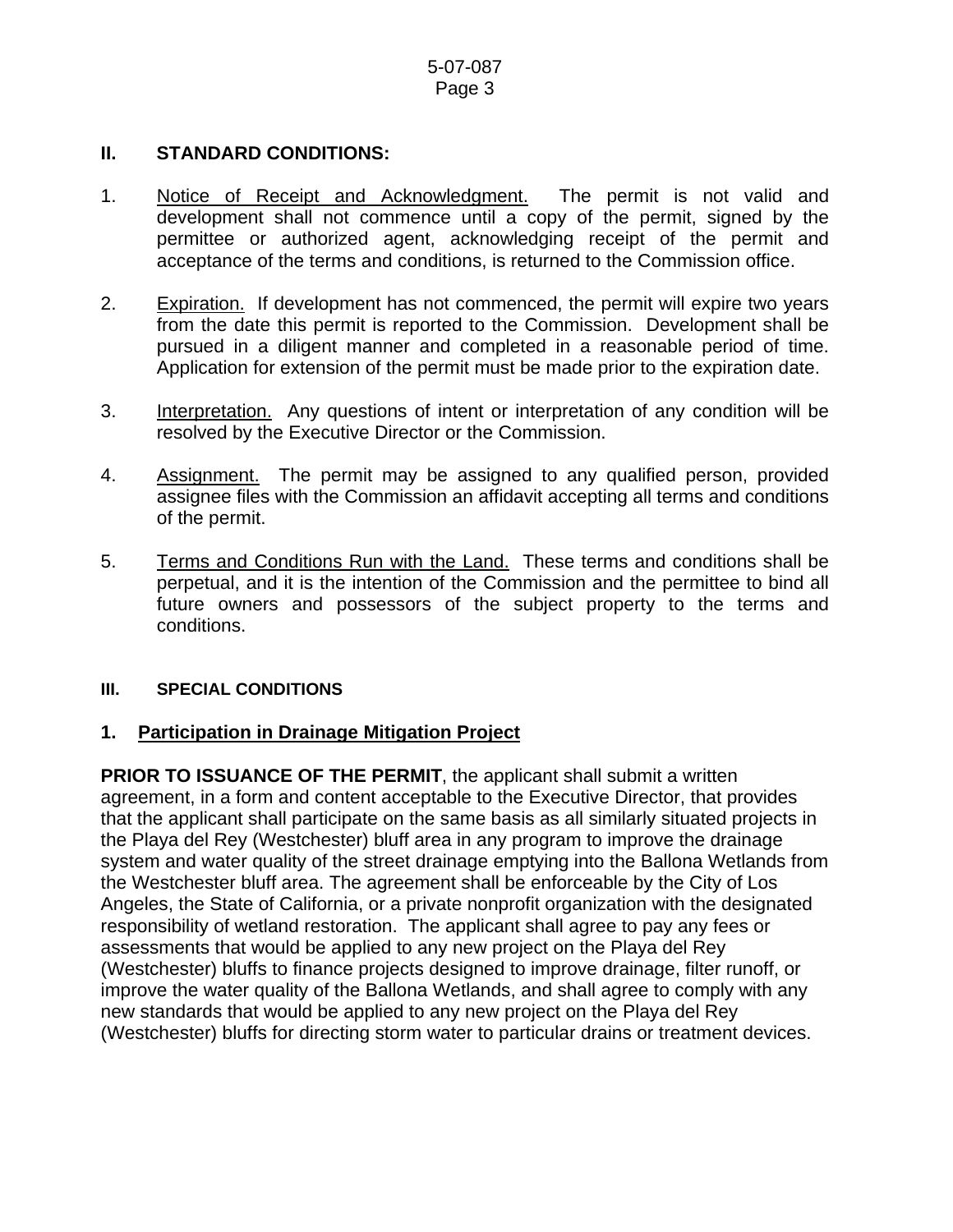# **2. Drainage and Polluted Runoff Control Plan**

A) **PRIOR TO THE ISSUANCE OF THE COASTAL DEVELOPMENT PERMIT**, the applicant shall submit for the review and approval of the Executive Director a Drainage and Runoff Control Plan, including supporting calculations. The plan shall be prepared by a licensed water quality professional and shall incorporate structural and nonstructural Best Management Practices (BMPs) designed to minimize to the maximum extent practicable the volume, velocity and pollutant load of storm water and other runoff leaving the developed site. The plans shall be reviewed and approved by the consulting engineering geologist to ensure the plan is in conformance with the geologists' recommendations. All design and construction plans, including but not limited to grading plans, foundation plans, site plans, floor plans, elevation plans, roof plans, landscape and hardscape plans shall be consistent with the final drainage and runoff control plan. In addition to the specifications above, the plans shall be in substantial conformance with the following requirements:

- (1) Selected BMPs (or suites of BMPs) shall be designed to treat or infiltrate the amount of storm water generated by each runoff event up to and including the 85th percentile, 24-hour runoff event for volume-based BMPs, and/or the 85th percentile, 1-hour runoff event, with an appropriate safety factor, for flowbased BMPs.
- (2) Runoff from all roofs, parking areas, driveways and other impervious surfaces shall be collected and directed through a system of vegetated and/or gravel filter strips or other media filter devices, where feasible. The filter elements shall be designed to a) trap sediment, particulates and other solids and b) remove or mitigate contaminants through treatment or filtration.
- (3) The drainage system shall also be designed to convey and discharge excess runoff from the building site to the street in a non-erosive manner.
- (4) The plan shall include provisions for maintaining the drainage and filtration systems, including structural BMPs, in a functional condition throughout the life of the approved development. Such maintenance shall include the following: (1) the drainage and filtration system shall be inspected, cleaned and repaired prior to the onset of the storm season, no later than September  $30<sup>th</sup>$  each year and (2) should any of the project's surface or subsurface drainage/filtration structures fail or result in increased erosion, the applicant/landowner or successor-in-interest shall be responsible for any necessary repairs to the drainage/filtration system and restoration of the eroded area. Should repairs or restoration become necessary, prior to the commencement of such repair or restoration work, the applicant shall submit a repair and restoration plan to the Executive Director to determine if an amendment or new coastal development permit is required to authorize such work.
- (5) All pool drainage shall be directed to the City's sewer lines and shall not be allowed to drain by street or stormdrain.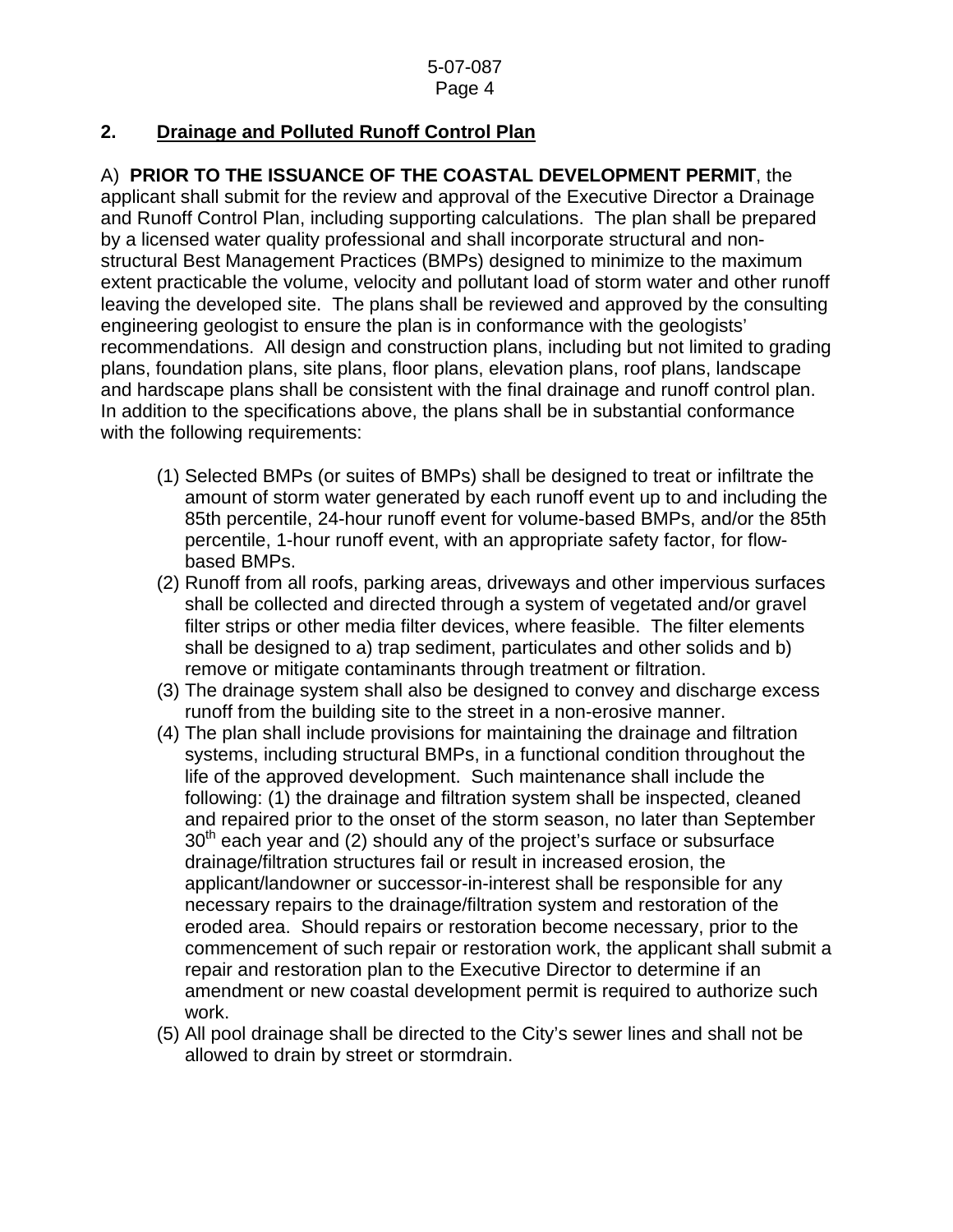B) The permittee shall undertake development in accordance with the approved final plan. Any proposed changes to the approved final plan shall be reported to the Executive Director. No changes to the approved final plan shall occur without a Commission amendment to this coastal development permit unless the Executive Director determines that no amendment is required.

# **3. City of Los Angeles Approval of Drainage Plan**

**PRIOR TO THE ISSUANCE OF THE COASTAL DEVELOPMENT PERMIT**, the applicant shall submit for the review and approval of the Executive Director, the final drainage and erosion control plan, as required in Condition No. 2, approved by the City of Los Angeles showing that all runoff from hardscape surfaces at the proposed building site will be diverted to Veragua Drive and that all swimming pool drainage will not drain to the street or stormdrain system and will be directed to the sewer system.

## **4. Geologist's Recommendations**

**PRIOR TO THE ISSUANCE OF THE COASTAL DEVELOPMENT PERMIT**, the applicant shall submit to the Executive Director for review and approval, a set of project design plans signed by the project Soils Engineer certifying that all recommendations for grading, foundations, retaining walls, and drainage made in the report prepared by Ralph Stone and Company, Inc., Geotechnical, Environmental and Civil Engineers, on December 17, 2004, and subsequent addendum dated, April 8, 2005, and consistent with all drainage requirements as required by this permit, have been incorporated into the project design.

## **5. Assumption of Risk/Indemnification**

By acceptance of this permit, the applicant acknowledges and agrees (i) that the site may be subject to hazards from erosion, slope failure, mudslides and slumping; (ii) to assume the risks to the applicant and the property that is the subject of this permit of injury and damage from such hazards in connection with this permitted development; (iii) to unconditionally waive any claim of damage or liability against the Commission, its officers, agents, and employees for injury or damage from such hazards; and (iv) to indemnify and hold harmless the Commission, its officers, agents, and employees with respect to the Commission' s approval of the project against any and all liability, claims, demands, damages, costs (including costs and fees incurred in defense of such claims), expenses, and amounts paid in settlement arising from any injury or damage due to such hazards.

## **6. Grading and Landscaping**

# **PRIOR TO THE ISSUANCE OF THE COASTAL DEVELOPMENT PERMIT**, the

applicant shall submit for the review and approval of the Executive Director, a landscape plan which has been signed by a landscape architect or landscape contractor. All disturbed areas shall be planted and maintained for erosion control and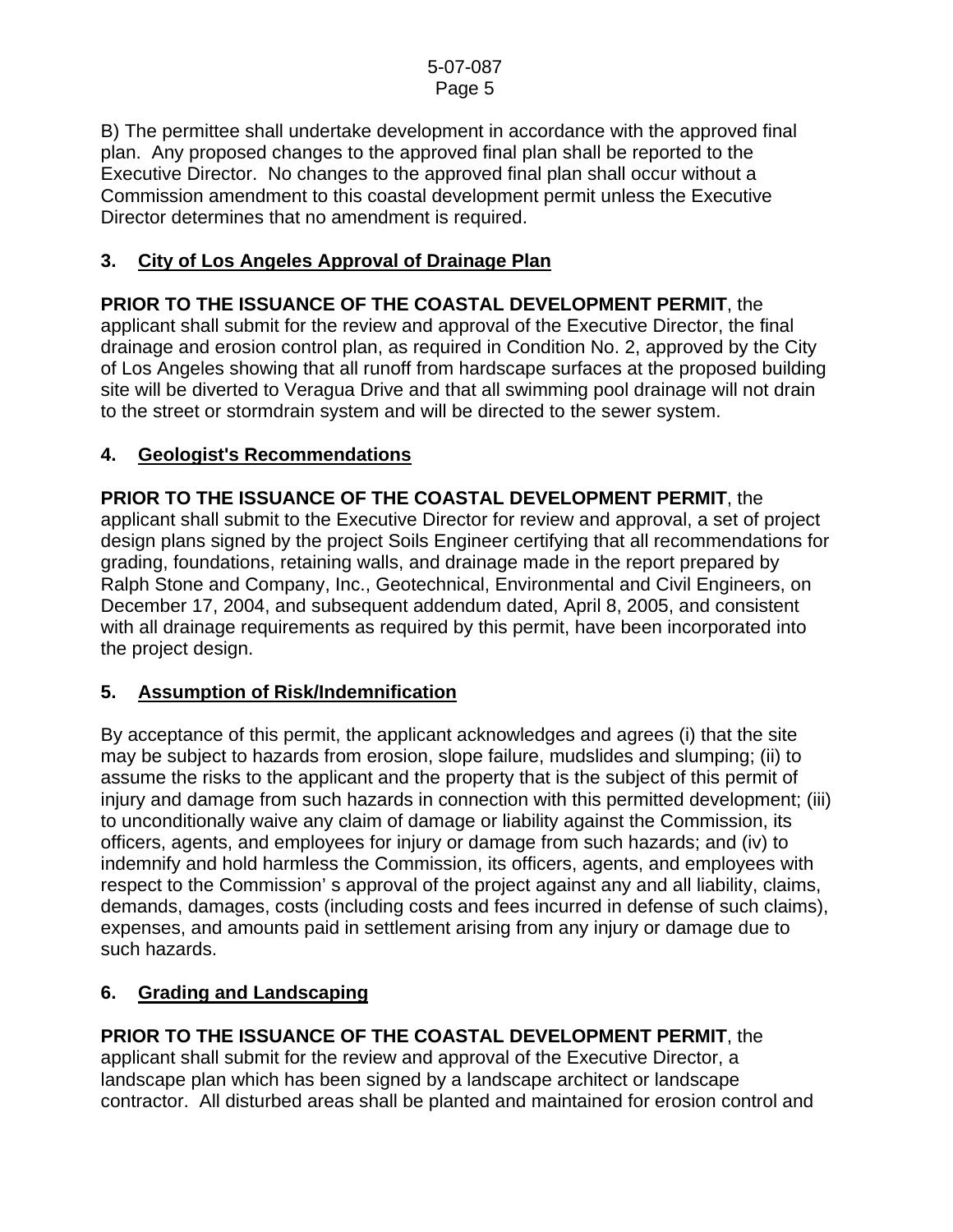visual enhancement purposes. All landscaping shall consist of native, drought resistant species (except for tall screening trees) as listed below to minimize the need for irrigation and to screen or soften the visual impact of development. Invasive, nonindigenous plant species which tend to supplant native species shall not be used. Such invasive plants are noted in an attachment to the document dated January 20, 1992, "Plants suited for wildland corridors of the Santa Monica Mountains" by the *Native Plant Society*, and/or those listed by the *California Invasive Plant Council*. Any existing landscaping that do not meet these requirements shall be removed. Plants that do not meet the requirements of a) and b) below shall not be allowed to remain on the project site. All planting shall provide 90 percent coverage within 90 days and shall be repeated if necessary to provide such coverage. All plantings shall be maintained in good growing condition throughout the life of the project, and whenever necessary, shall be replaced with new plant materials to ensure continued compliance with the landscape plan. The revised plans shall indicate the following:

 a) Trees shall be planted within the rear yard setback or in the rear yard area which, when mature, will screen those portions of the structure located more than 24 feet below the highest point on the roof from the Ballona Wetlands, Lincoln Boulevard and Culver Boulevard. Such trees shall not be of species which may naturalize and invade native riparian and bluff areas, or which may inhibit the growth of native plants.

 b) Incorporate the use of California native plants selected from the list below (plants native to the bluff wetlands ecosystem, selected or placed to avoid situations of high flammability).

Acceptable Plants:

 Sages (Salvia spp.) Chamise (Adenostoma fasciculatum) Yucca (Yucca whipplei) Buckwheat (Eriogonum fasciculatum), (Eriogonum parvifolium) Coastal brittlebush (Encelia californica) Coyote Bush (Baccharis pilularis) Box thorn (Lycium californicum) Golden bushes (Haplopappus spp.) Big root (Marah macrocarpus) Wild peony (Paeonia californica) Salt bushes (Atriplex spp. Native variety) Lemonade berry (Rhus integrifolia) Bladderpod (Isomeris arborea)

c) Sediment basins (including debris basins, desilting basins, or silt traps) shall be required on the project site prior to or concurrent with the initial grading operations (soil disturbance) and maintained through the development process to minimize sediment from run-off waters or gravity flow during construction. All sediment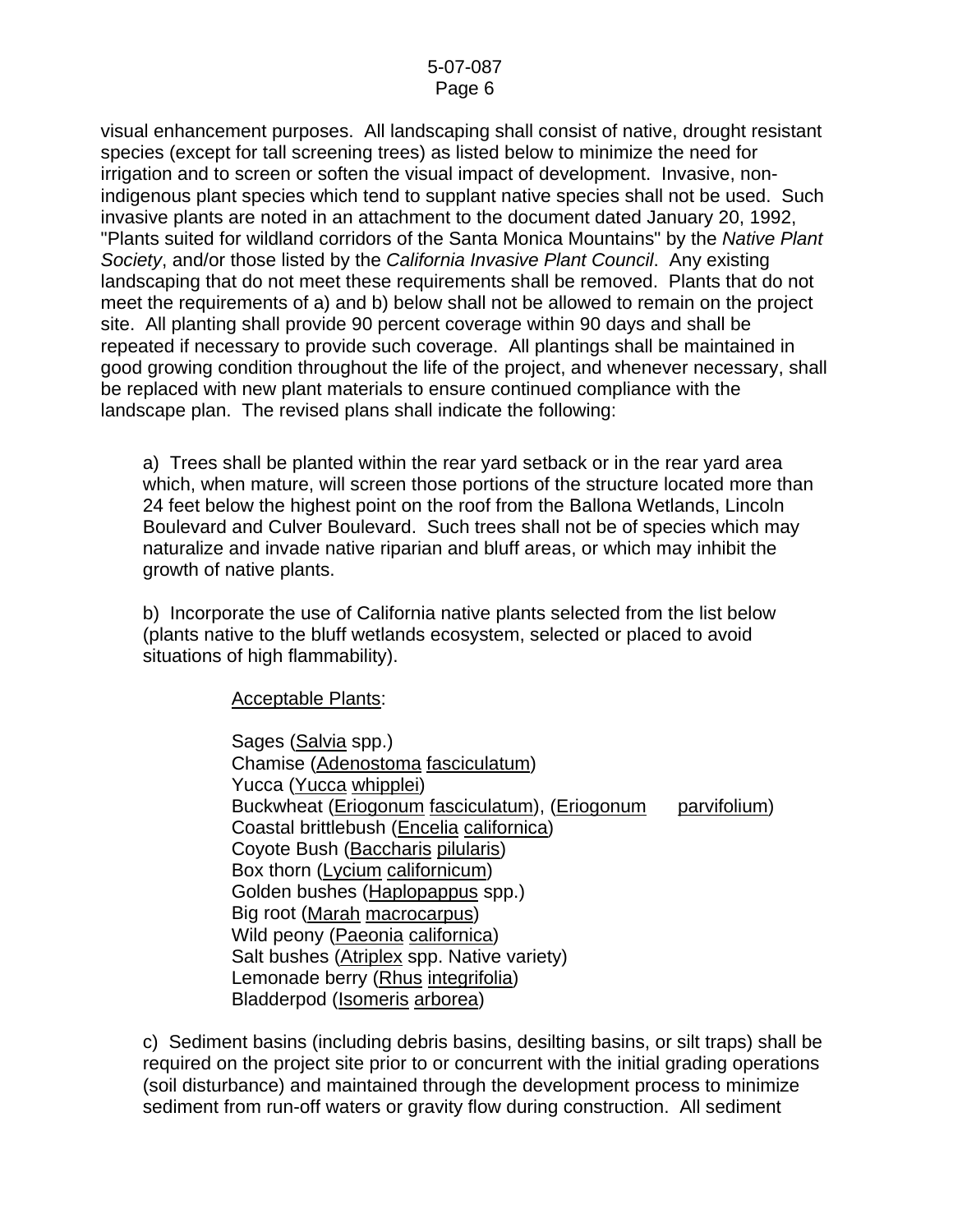should be retained on-site unless removed to an appropriate approved dumping location.

 d) Five years from the date of issuance of Coastal Development Permit No. 5-07- 087 the applicant shall submit for the review and approval of the Executive Director, a landscape monitoring report, prepared by a licensed landscape architect or qualified resource specialist, that certifies the on-site landscaping is in conformance with the landscape plan approved pursuant to this special condition. The monitoring report shall include photographic documentation of plant species, plant coverage, and an evaluation of the conformance of the landscaping with the requirements of this special condition.

If the landscape monitoring report indicates the landscaping is not in conformance with or has failed to meet the performance standards specified in the landscaping plan approved pursuant to this permit, the applicants, or successors in interest, shall submit a revised or supplemental landscape plan for the review and approval of the Executive Director. The revised landscaping plan must be prepared by a licensed Landscape Architect or a qualified Resource Specialist and shall specify measures to remediate those portions of the original plan that have failed or are not in conformance with the original approved plan.

## **7. Future Development Restriction**

This permit is only for the development described in coastal development permit No. 5- 07-087. Pursuant to Title 14 California Code of Regulations section 13250(b)(6), the exemptions otherwise provided in Public Resources Code section 30610(a) shall not apply to the development governed by coastal development permit No. 5-07-087. Accordingly, any future improvements to the single family house authorized by this permit, including but not limited to repair and maintenance identified as requiring a permit in Public Resources section 30610(d) and Title 14 California Code of Regulations sections 13252(a)-(b), shall require an amendment to Permit No. 5-07-087 from the Commission or shall require an additional coastal development permit from the Commission or from the applicable certified local government.

# **8. Deed Restriction**

**PRIOR TO ISSUANCE OF THE COASTAL DEVELOPMENT PERMIT**, the applicant shall submit to the Executive Director for review and approval documentation demonstrating that the applicant has executed and recorded against the parcel(s) governed by this permit a deed restriction, in a form and content acceptable to the Executive Director: (1) indicating that, pursuant to this permit, the California Coastal Commission has authorized development on the subject property, subject to terms and conditions that restrict the use and enjoyment of that property; and (2) imposing the Special Conditions of this permit as covenants, conditions and restrictions on the use and enjoyment of the Property. The deed restriction shall include a legal description of the entire parcel or parcels governed by this permit. The deed restriction shall also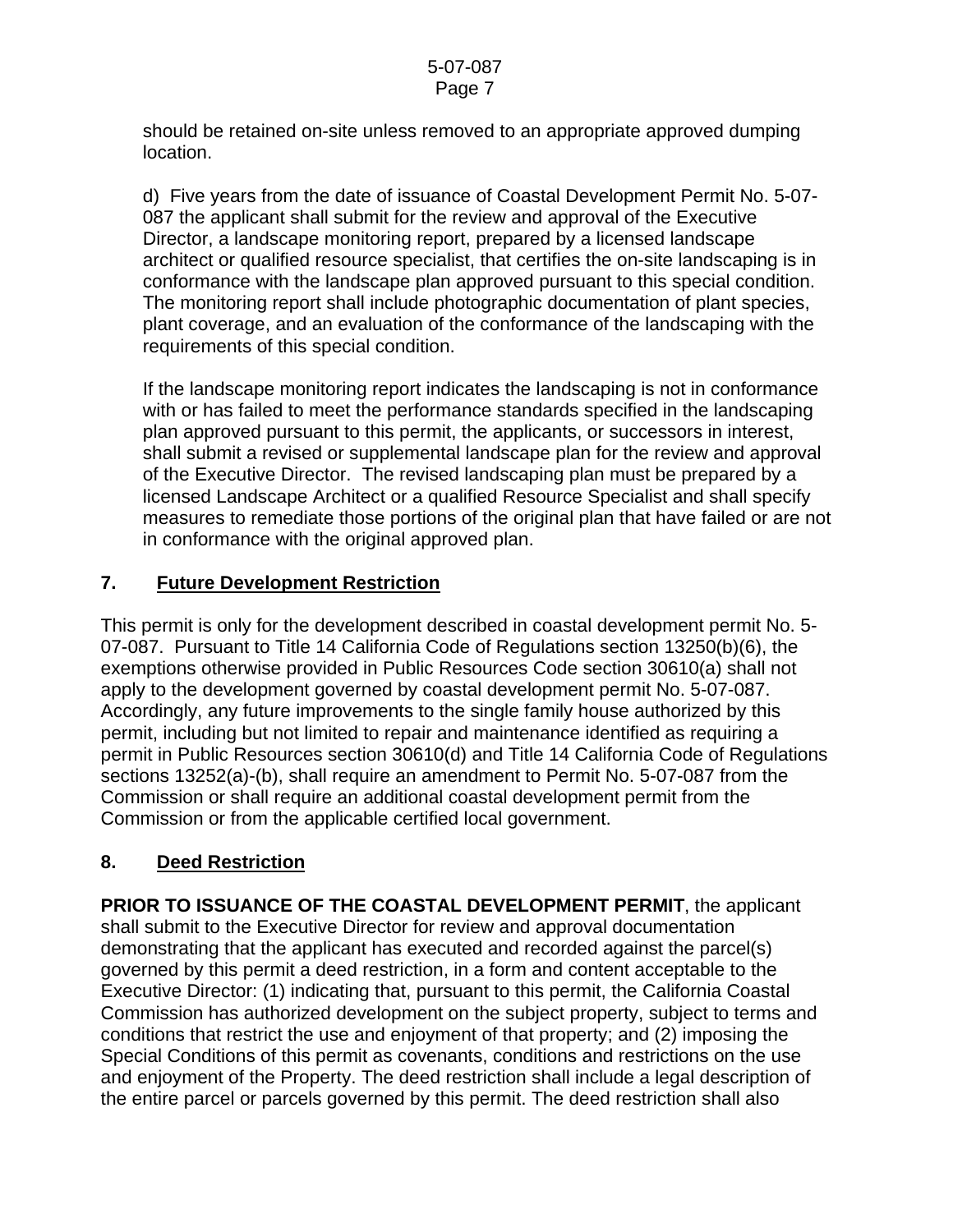indicate that, in the event of an extinguishment or termination of the deed restriction for any reason, the terms and conditions of this permit shall continue to restrict the use and enjoyment of the subject property so long as either this permit or the development it authorizes, or any part, modification, or amendment thereof, remains in existence on or with respect to the subject property.

## **IV. Findings and Declarations**

### **A. Project Description and History**

Request for after-the-fact approval of unpermitted development to allow the construction of a 5,416 square foot single-family residence with a two-car garage. The structure measures 9 feet in height from the centerline of the road or a total of 45 feet high from the finished grade, as measured from the first floor to the top of parapet. Grading consists of 1,479 cubic yards of cut and 543 cubic yards of fill.

The site is located on a north-facing slope overlooking the floodplain of Ballona Creek. The project site descends approximately 50 feet on a 2:1 gradient from Veragua Drive to the northern edge of the property. The 2:1 slope continues to descend another 60 feet to Cabora Drive, which is a City paved sewer maintenance road. The site is underlain by dune sands which are susceptible to erosion. Drainage on site is by sheet flow down the slope.

There are single-family residences along Veragua Drive adjoining the currently vacant lot. The Commission has approved eight previous coastal development permits for single-family residences along these bluffs [5-92-349(Gales); 5-91-285(Gondal), 5-91-282(Pridgen), 5-90- 1109(Wilhelmsen), 5-92-349(Galos), 5-97-205(Rossall), 5-98-282(Shiepe); and 5-02-253 (Tirosh].

The City of Los Angeles' Planning Department approved the project and a building permit was issued without a coastal development permit based on incorrect information that the area was outside of the coastal zone. Prior to 1990, the area was outside of the coastal zone, but in 1992 the Coastal Commission approved a Boundary Line Adjustment (BA No. 6-89) that moved the line to the top of the bluff to incorporate all bluff top lots within the coastal zone. After discussions with the City to clarify the location of the boundary line, the City notified the applicant that the property was in the coastal zone and required the applicant to obtain an Approval In Concept approval from the planning department and to apply to the Commission for a Coastal Development Permit.

The applicant began constructing and pouring of the foundation prior to submittal of the coastal permit to the Commission on March 13, 2007.

### Area Planning History

This property is located on a highly visible bluff (Westchester bluffs) overlooking Ballona Wetlands. These bluffs are a prominent landform rising 140 feet above the Ballona Wetlands.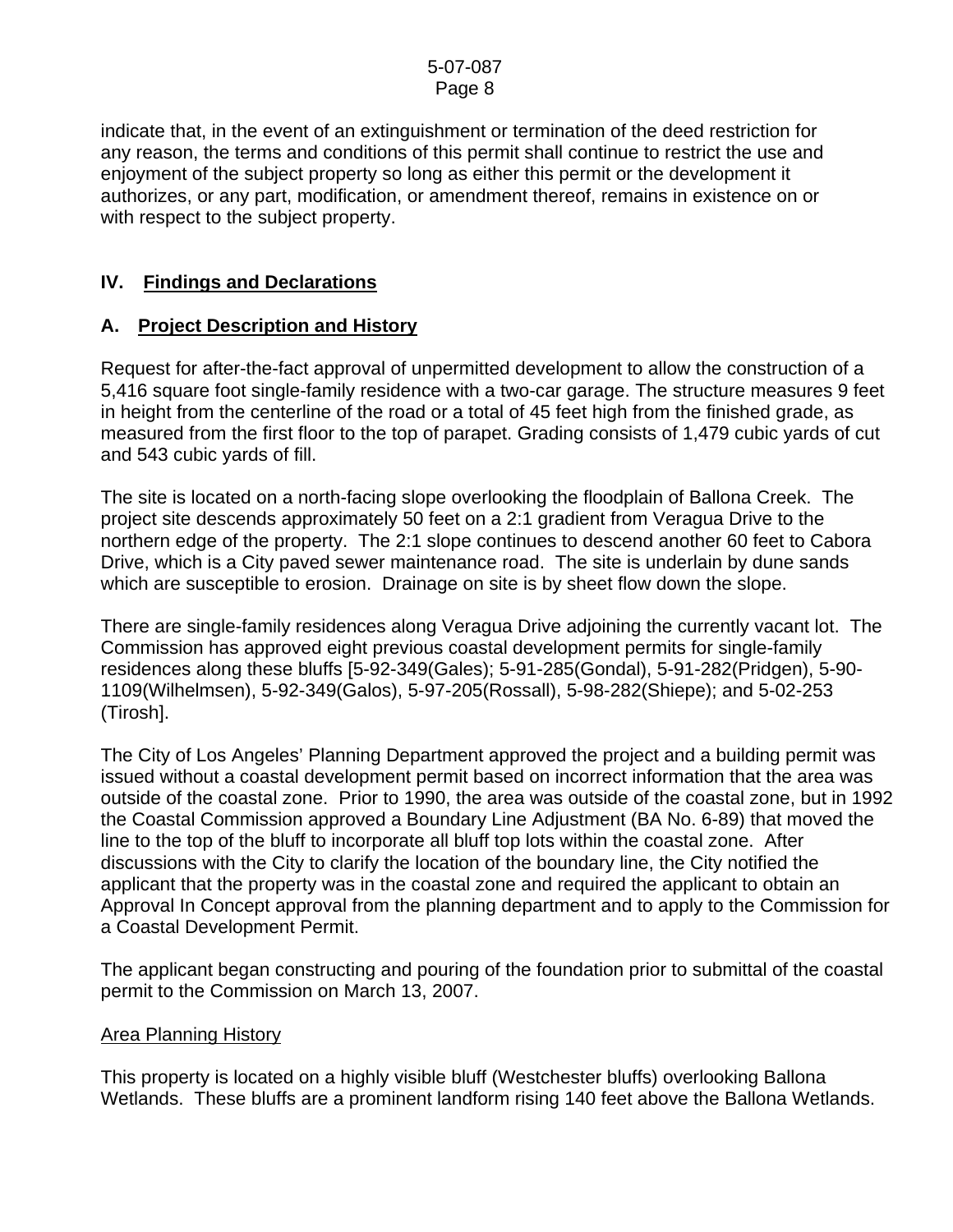Because the bluff faces were visually and biologically part of the Ballona Wetlands system, Los Angeles County included the lower portions of these bluff face lots as part of the Marina del Rey/Ballona Land Use Plan which was certified by the Commission on October 10, 1984. Subsequently, the City of Los Angeles annexed a 458 acre portion of the county's Marina del Rey/Ballona LCP area which included these blufftop and bluff face lots. The City of Los Angeles then submitted the Playa Vista Land Use Plan for the newly annexed coastal lands. The Commission certified the city's Playa Vista Land Use Plan in 1986. As a result of a court suit challenging the adequacy of habitat protection in the land use plan, the City and County are revising the LUP to reflect a settlement (Friends, etc.). The settlement proposes additional wetlands at the toe of the bluff but does not propose changes in land use for these lots.

The bluff face has been subdivided into multiple "tiers" of lots, with the first row generally located below (north of) Cabora Drive (currently a private, paved access road) and the second and third tiers located above (south of) Cabora Drive and below (north of) Veragua Drive (at the top of bluff. See Exhibit No. 2). This property lies on the bluff face above (south of) Cabora Drive and below (north of) Veragua Drive. The property is within the certified Playa Vista Land Use Plan area and designated as a single-family residential area. The Playa Vista Land Use Plan identifies the area above (south of) Cabora Drive as Residential I and the area below (north of) Cabora Drive as an Ecological Support area or buffer area for the wetlands. The Ballona Creek wetlands occupy approximately 163 acres north of the bluff and Cabora Drive. The subject lot zoning is identified as Residential I.

Recently, subdivided lots on the bluff face and crest of the bluff have been sold to separate owners who have constructed several single-family homes. Because these houses are highly visible and may have adverse effects on the biologic and visual quality of the Ballona Wetlands that lie below the bluff, the City of Los Angeles applied for a boundary line adjustment (BA No. 6-89) so that the Coastal Zone Boundary did not cut though the middle of properties. Several homes were built on this bluff without Coastal Permit requirements before the Coastal Zone Boundary Adjustment took place. The lower portion of the property was previously within the Coastal Zone. The upper portion of the property was annexed into the Coastal Zone in 1990 as a result of the Minor Boundary Adjustment. The recently adjusted Coastal Zone Boundary runs along Veragua Drive at the top of the bluffs which is the west border of the subject property.

### **B. Environmentally Sensitive Habitat Areas**

Sections 30240 and 30231 of the Coastal Act state:

### Section 30240

*(a) Environmentally sensitive habitat areas shall be protected against any significant disruption of habitat values, and only uses dependent on such resources shall be allowed within such areas.* 

 *(b) Development in areas adjacent to environmentally sensitive habitat areas and parks and recreation areas shall be sited and designed to prevent impacts which would significantly degrade such areas, and shall be compatible with the continuance of such habitat areas.*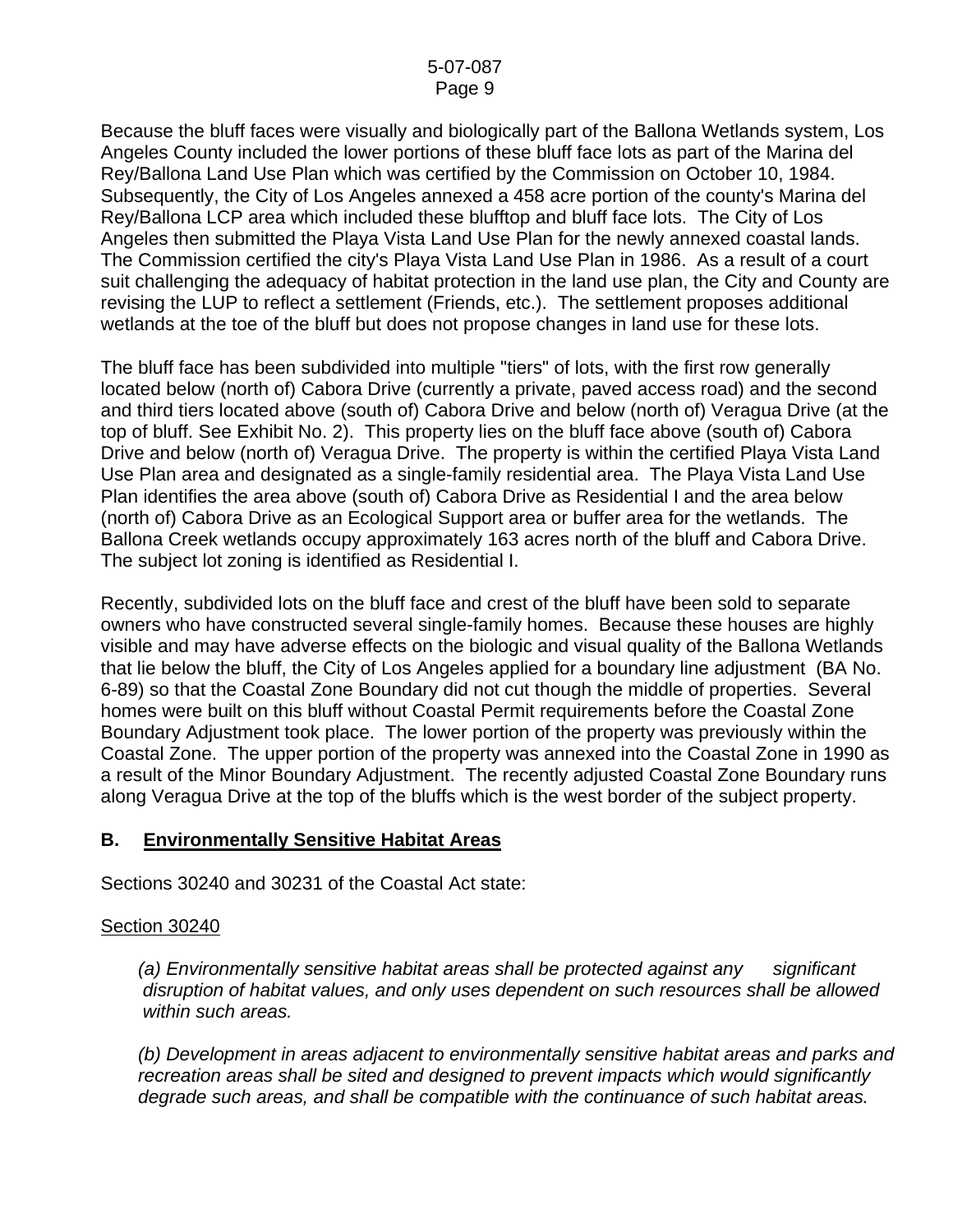#### Section 30231

*The biological productivity and the quality of coastal waters, streams, wetlands, estuaries, and lakes appropriate to maintain optimum populations of marine organisms and for the protection of human health shall be maintained and, where feasible, restored through, among other means, minimizing adverse effects of waste water discharges and entrainment, controlling runoff, preventing depletion of ground water supplies and substantial interference with surface water flow, encouraging waste water reclamation, maintaining natural vegetation buffer areas that protect riparian habitats, and minimizing alteration of natural streams.* 

The Ballona Marsh/Wetlands is located at the base of the Playa del Rey (Westchester) bluffs. Approximately 210 acres of wetland area has been designated as a Habitat Management Area (163 acres will be restored to a full functioning wetland) in the Playa Vista Land Use Plan. The wetlands provide habitat for two endangered species the Beldings Savannah Sparrow and the Least Tern. The Playa Vista Land Use Plan identifies the area just south of Cabora Drive at the base of the bluff as an Ecologic Support Area or a buffer zone for the wetlands which will eventually be restored. Early biologic reports identified the bluff face as habitat for predators that were a necessary part of the wetlands system (LA County Museum).

In the Draft Land Use Plan, the bluff face was identified as an Environmentally Sensitive Habitat Area (ESHA). The Department of Fish and Game objected to the inclusion of this portion of the bluff as an Environmentally Sensitive Habitat Area. Except for its proximity to the Ballona Wetlands, the area would not be considered environmentally sensitive in any way. The sensitivity is due to the potential effects of nearby development on the wetlands, including invasion of plants from the yards adjacent to the wetlands. The Department of Fish and Game found that these impacts of adjacent residential uses proposed south of Cabora Drive along the top of the bluffs, as well as use of a portion of Cabora Drive for access to this housing, would preclude the long-term management of that portion of the bluffs as Environmentally Sensitive Habitat Area. The department, because of these long term management difficulties, proposed adding additional habitat in the marshland area, and deleting this area from the ESHA designation. Therefore, the Environmentally Sensitive Habitat Area designation was deleted for that portion of the bluffs from the Land Use Plan.

The proposed project could have the following impacts on the bluff and wetland habitat:

 A. The creation of impervious surfaces and earthwork can increase runoff and erosion adding soil solids to the drainage area and eventually into the wetlands in the form of greater water turbidity, and increased sedimentation.

B. Residential/urban runoff contain a variety of pollutants (pesticides, residues, fertilizers, chlorinated pool water, etc.) that could be introduced into wetlands.

 C. Outdoor lighting could disturb wetland wildlife (primarily nocturnal and/or secretive species).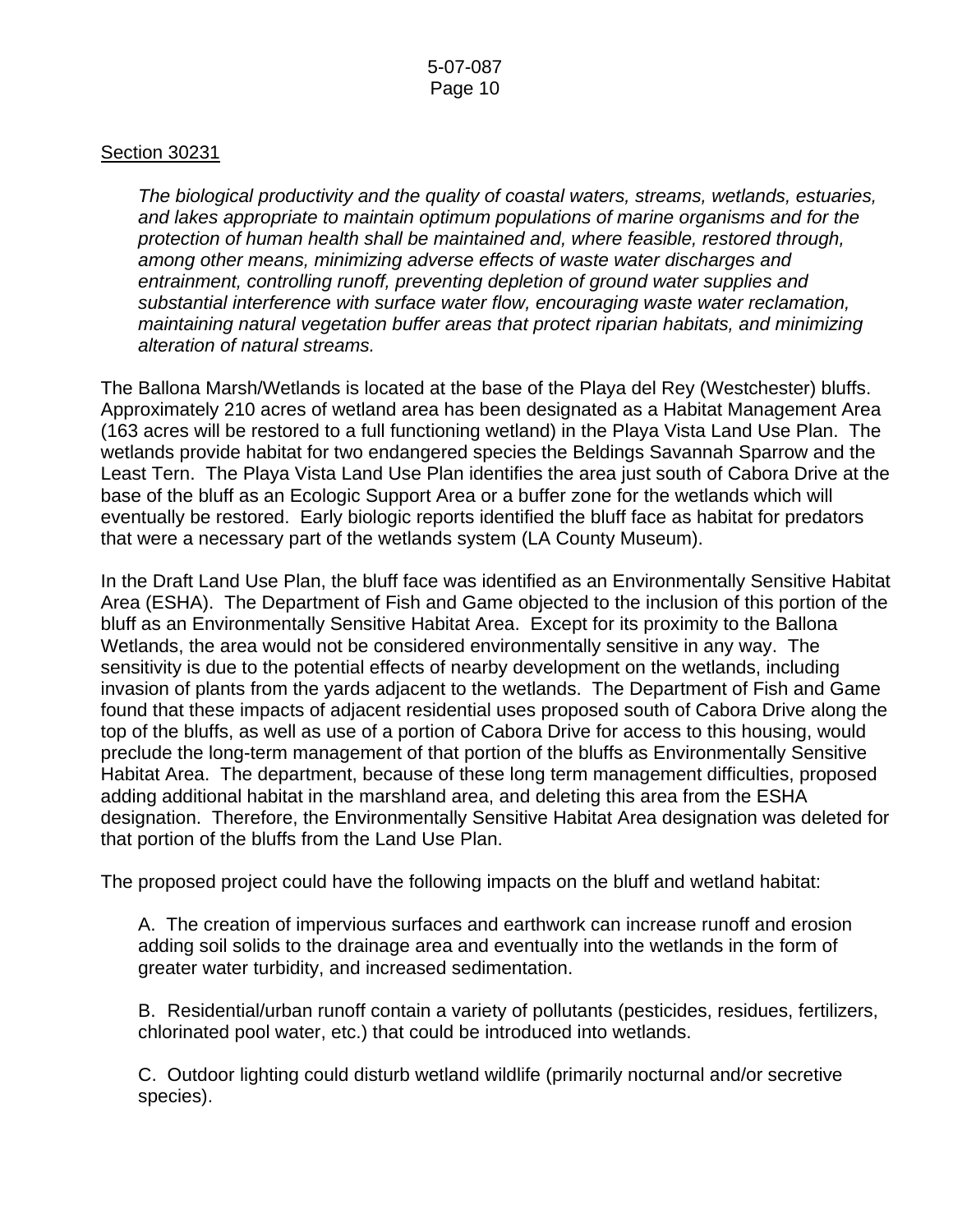D. Clearing vegetation from the bluff face and introduction of invasive non-indigenous vegetation could supplant native bluff and wetland plant species.

In similar development along this bluff, applicants were conditioned to pump drainage and runoff from the development site up to Veragua Drive. The applicant's plans show a sump pump connecting to a storm drain pipe. The water would be pumped up to Veragua Drive and would then flow east to the mouth of Hastings Canyon and then into the Ballona Wetlands.

The applicant is pumping the water away from the wetlands because of a City requirement designed to enable the City to develop a future program of storm water control and purification, and in order to preserve the geological stability of the area.

In previous permits, the Commission noted that pumping drainage up to Veragua Drive on top of the bluff would offer no biological advantage because all street runoff flows into a drainage system that directs runoff into Hastings Canyon and then on into Ballona Wetlands. The outlet for this drainage system is only a short distance from the mouth of Hastings Canyon. Most of the Canyon has been filled in by development outside of the coastal zone that was approved by the City; however, a portion, including the mouth of the canyon, remains undeveloped and consists of a natural dry sand and silt bottom with no vegetation. Therefore, runoff directed into the canyon from the surrounding area receives very little filtering of pollutants, if any, as it travels the short distance in the canyon to the wetlands.

The Playa Vista Land Use Plan contains policies which require and provide for the restoration of 163 acres of degraded wetlands and feasibly restorable historic wetlands into functioning wetland habitat. The Playa Vista Land Use Plan contains the following policy regarding the restoration of the Ballona wetlands:

### Marine Resources

*P3 If found to be consistent with the Habitat Restoration Plan, a lagoon system of approximately 10 acres may be created in the wetland to (1) capture urban runoff, (2) provide a flood control system, (3) provide the wetlands with fresh water through overflow and (4) create a habitat for marine life.* 

The settlement cited "Agreement for Settlement of Litigation in the 1984 Case of Friends of Ballona wetlands, et al. Vs. the California Coastal Commission, et al. Case No. C525-826" above proposes that the applicant seek an amendment to the LUP to relocate the lagoon system from a location between Culver Drive west of the terminus of Jefferson, and south of the flood control channel to a location at the toe of the bluffs directly west of Lincoln Boulevard. Wetland restoration may include the alteration of existing drainage systems emptying into the wetlands and possibly some form of runoff treatment. As stated above, runoff from the proposed development will flow into the Ballona Wetlands, contributing to the overall amount of urban runoff flowing into the wetlands.

For this reason, the Commission finds that as a special condition of approval, the applicant must record an agreement with the City of Los Angeles that provides that the applicant shall participate on the same basis as all similarly situated projects in any program that improves the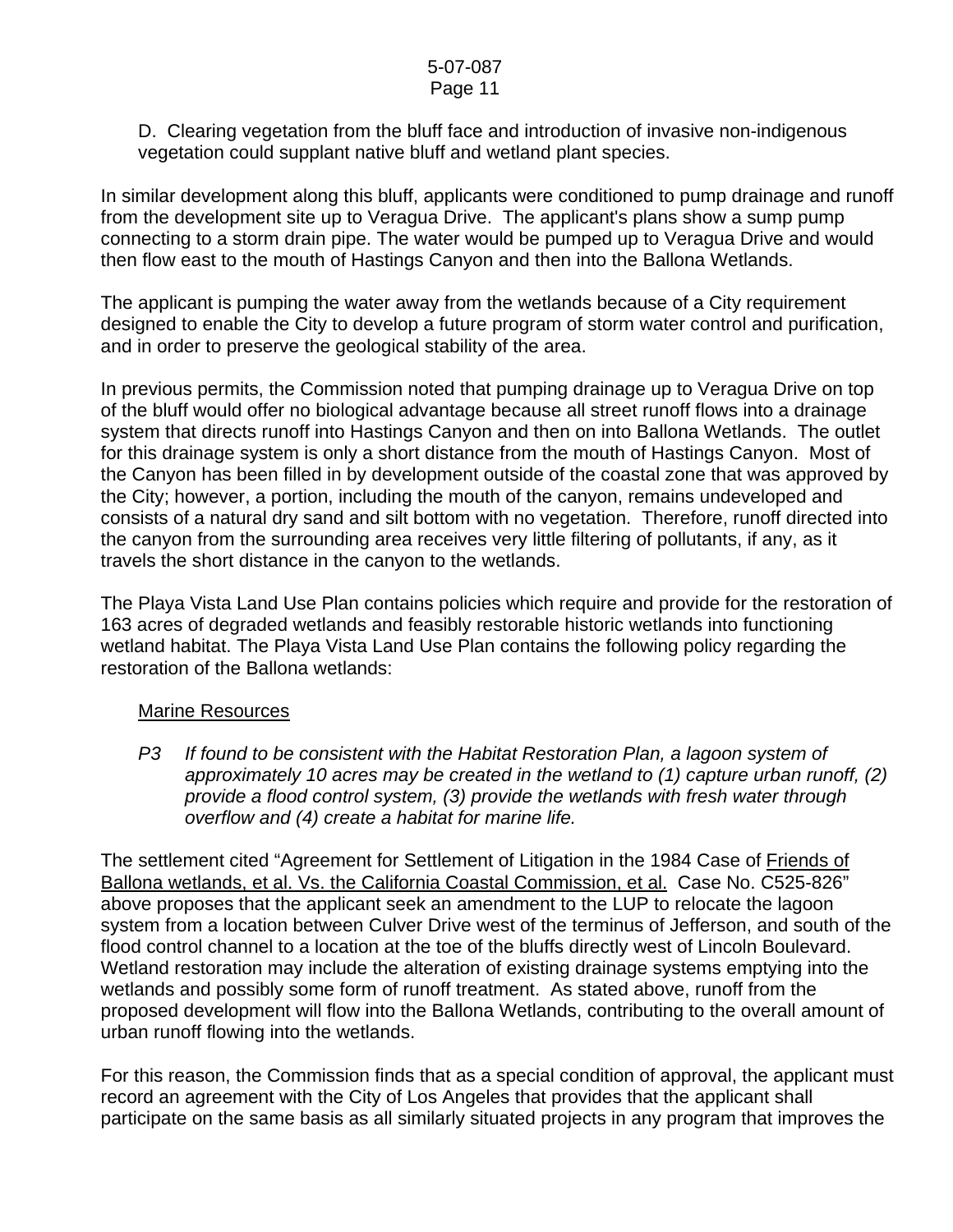drainage system and water quality of the street drainage flowing into the Ballona Wetlands. The applicant shall agree to pay any fees or assessments regarding water quality that would be applied to any new project on the Westchester Bluffs, and comply with any standards for directing storm water to particular drains or treatment devices.

Outdoor lighting can disturb nocturnal or secretive species. The proposed design plans do not include plans illustrating the type and location of outdoor lighting. However, since the development is on the upper portion of the bluff face and not directly adjacent to the wetlands, night lighting should not significantly impact wetland wildlife since light attenuates rather rapidly with distance.

The existing vegetation on the site will be removed while grading for the development. All of the bluff face within the lot will be replaced by building and hardscape patio area with some landscaping interspersed within the developed area. Staff visited the site and observed that vegetation on this portion of the bluff face is comprised of primarily short grasses with no Coastal Chaparral. Therefore, construction and earthwork will not destroy any portion of the Coastal Chaparral Community that is found on other portions of the bluff.

The applicant has not submitted a drainage plan. In keeping with nearby Commission approvals, and in order to protect the ESHA wetlands from siltation due to slope soil erosion and polluted runoff, the Commission finds that the applicant must submit a final drainage plan showing that all drainage and runoff from the developed site is diverted to Veragua Drive. Furthermore, the City prohibits property owners from draining swimming pool water into the City's streets or stormdrains. Pool drainage is required by the City to be directed to the City's sewer system which is treated at the sewage treatment plant . To ensure that pool drainage is not directed to the City's streets or stormdrain system the drainage plan shall indicate that pool drainage will be directed to the City's sewer system.

In addition, the permit is also being conditioned to submit a landscaping plan which conforms to the plant list in Special Condition 6b to ensure that drought tolerant, non-invasive plants are used to protect the natural plant community within the nearby Ballona wetlands. Therefore, the Commission finds that as a special condition of approval, the applicant must submit grading and landscaping plans that show: 1) use of indigenous plant species on the site, and 2) identifies the final location and type of plants (all plants) which will be used in landscaping. The project is also conditioned to require the use of sediment basins during grading operations.

Furthermore, because of the steepness of the bluff and visibility of the structures from the wetlands and surrounding area it is also necessary to provide some screening with the use of trees. In this case, because of the height and steepness of the bluff, trees that are 40 feet high would be required. However, there are no trees that are 40 feet high that are native to the wetlands or bluffs, which support ecosystems of low, ground-hugging plants or shrubs. Therefore, the Commission permits the use of non-indigenous trees for purposes of screening, but requires that they not be of the many species that may invade sensitive habitat areas or inhibit native plants and animals. Lists of invasive species have been prepared in the course of preparing revegetation studies currently underway in the Ballona Wetlands, and in the nearby Airport Dunes portion of this same Pleistocene Dune Complex, and by the Native Plant Society.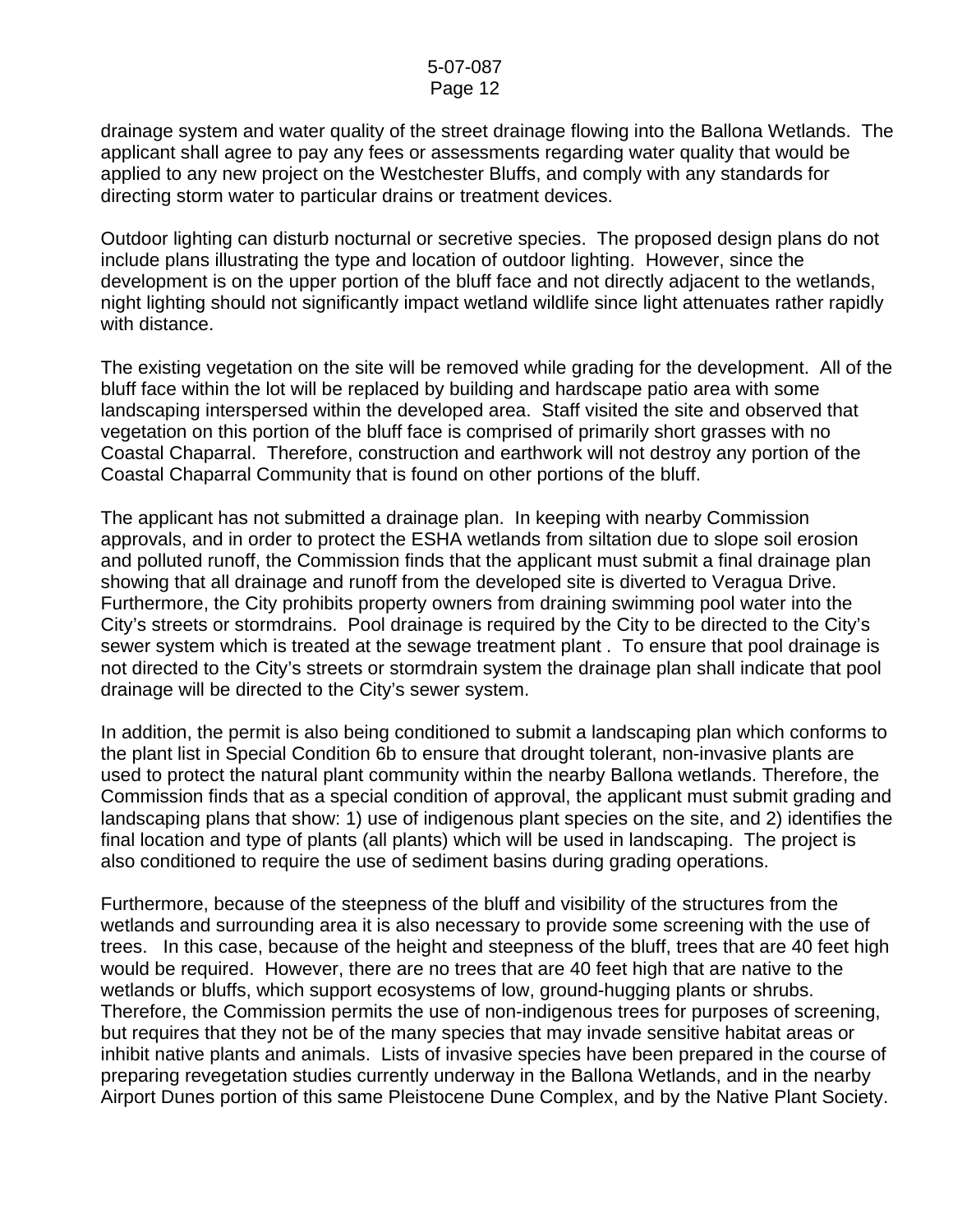The Coastal Act habitat policies require that projects adjacent to Environmentally Sensitive Habitat Areas be developed consistent with the maintenance of the habitat areas. Although this area is not immediately contiguous to the wetland and the value of small patches of habitat may be small, there is grounds within the general policies found in the Playa Vista Land Use Plan for preserving and restoring as much native vegetation as possible. It is most important, however, that development adjacent to the wetlands not include species that may escape and supplant native plants within the ecosystem. As conditioned to include some, (not all) compatible plants and to require no incompatible plants, this development is consistent with Section 30240(a) of the Coastal Act. As conditioned to control grading, reduce landform alteration, and to landscape with native and non-invasive plants, the project conforms with Sections 30240 and 30231 of the Coastal Act.

### **C. Geologic Hazard**

Section 30253 of the Coastal Act states in part that new development shall:

*(1) Minimize risks to life and property in areas of high geologic, flood, and fire hazard.* 

 *(2) Assure stability and structural integrity, and neither create nor contribute significantly to erosion, instability, or destruction of the site or surrounding area or in any way require the construction of protective devices that would substantially alter natural landforms along bluffs and cliffs.* 

The Commission's Statewide Interpretive Guidelines state in part that:

*To meet the requirements of the act, bluff and cliff developments must be sited and designed to assure stability and structural integrity for their expected economic lifespans while minimizing alteration of natural landforms. Bluff and cliff developments (including related storm runoff, foot traffic, site preparation, construction activity, irrigation, waste water disposal and other activities and facilities accompanying such developments) must not be allowed to create or contribute significantly to problems of erosion or geologic instability on the site or on surrounding geologically hazardous areas.* 

In addition, the Playa Vista Land Use Plan contains the following policy regarding development on the bluff:

#### Hazards

*P11 Grading shall be permitted on the bluffs only to the extent necessary for habitat protection, mitigation of potential geologic hazard, slope stabilization, erosion control, residential development or road construction. However any development on the bluffs shall incorporate adequate standards for grading, drainage control, setbacks and geologic engineering.*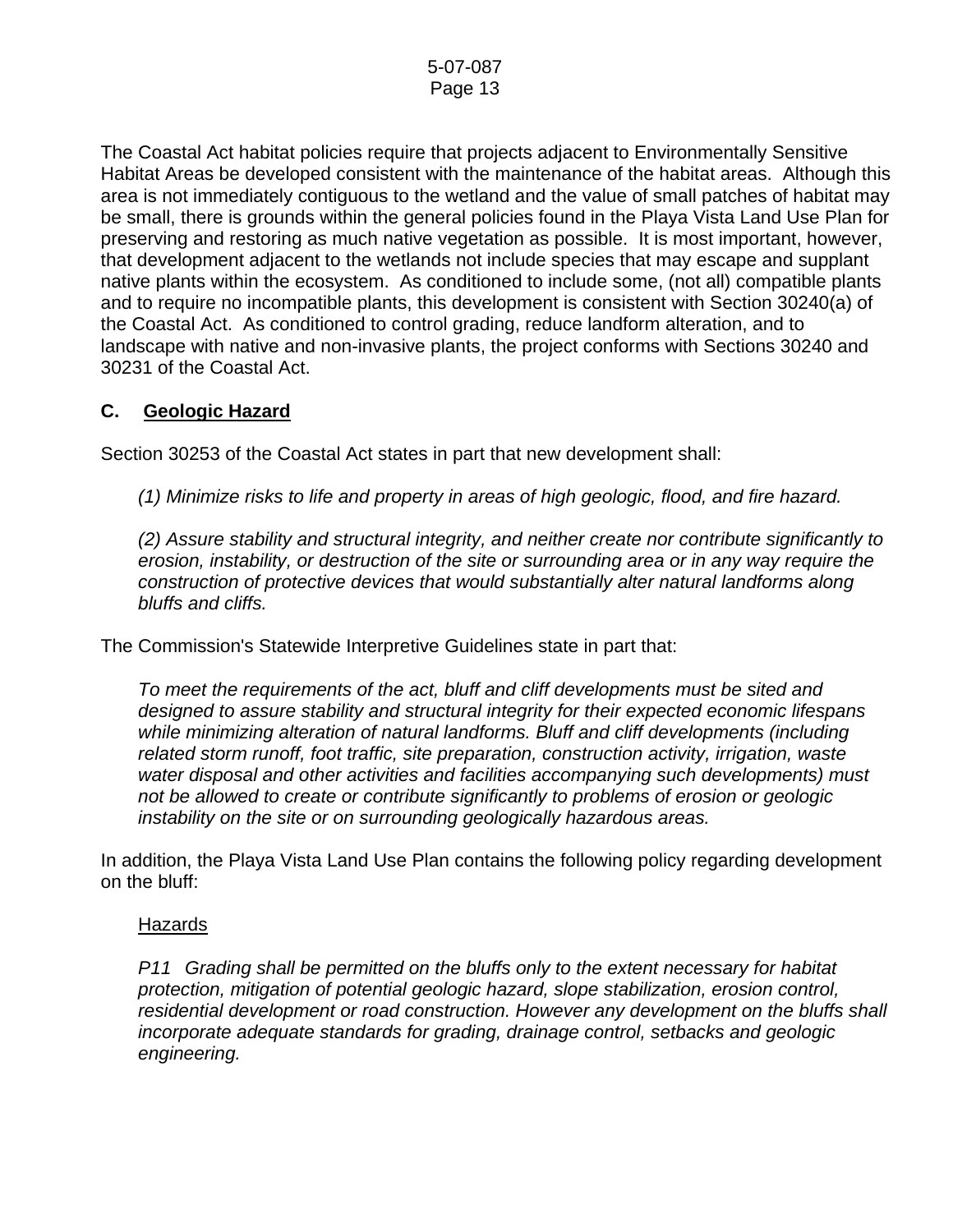The Westchester Bluffs are in general composed of highly erodible sand with only slight cohesion. Severe erosion has occurred in areas where concentrated drainage has been allowed to flow uncontrolled over the slopes.

The applicant has submitted a geologic and soils report, and a letter of approval of the geologic report from the City of Los Angeles, however, neither the geologic report nor the residence plans include a slope protection plan, detailed runoff and drainage control plan, and an erosion restoration plan. The applicant has submitted a geotechnical report dated December 17, 2004, and addendum dated, April 8, 2005, by Ralph Stone and Company, Inc. The engineering geologic report concludes that the proposed project is considered feasible from a geotechnical standpoint. The City of Los Angeles' Department of Building and Safety, Grading Division, has inspected the site, and has reviewed and approved the Geotechnical reports in June 2005. This determination of the consulting geologist is contingent, however, upon certain recommendations being incorporated into the construction plans and implemented during construction relative to foundations, retaining walls, grading, excavations, and drainage. Therefore, the applicant must submit verification that all recommendations contained in the soils report will be incorporated into the project's final design as a special condition of approval and that the report has been reviewed and approved by the City of Los Angeles Department of Building and Safety Grading Division.

Under Section 30253 of the Coastal Act new development in areas of high geologic, flood, and fire hazard may occur so long as risks to life and property are minimized and the other policies of Chapter 3 are met. The Coastal Act recognizes that new development may involve the taking of some risk. When development in areas of identified hazards is proposed, the Commission considers the hazard associated with the project site and the potential cost to the public, as well as the individual's right to use his property.

Because of the inherent risks to development situated on a bluff face that is composed of highly erodible sand, the Commission cannot absolutely acknowledge that the foundation design will protect the proposed residence during all future storms or be constructed in a structurally sound manner and be properly maintained to eliminate any potential risk from slope failure.

The applicant may decide that the economic benefits of development outweigh the risk of harm which may occur from the identified hazards. Neither the Commission nor any other public agency that permits development should be held liable for the applicant's decision to develop. Therefore, as conditioned to assume risk of failure the applicants are required to expressly waive any potential claim of liability against the Commission for any damage or economic harm suffered as a result of the decision to develop. Only as conditioned, to submit a comprehensive drainage plan and assumption of risk, is the proposed development consistent with Section 30253 of the Coastal Act and relevant policies of the Playa Vista Land Use Plan.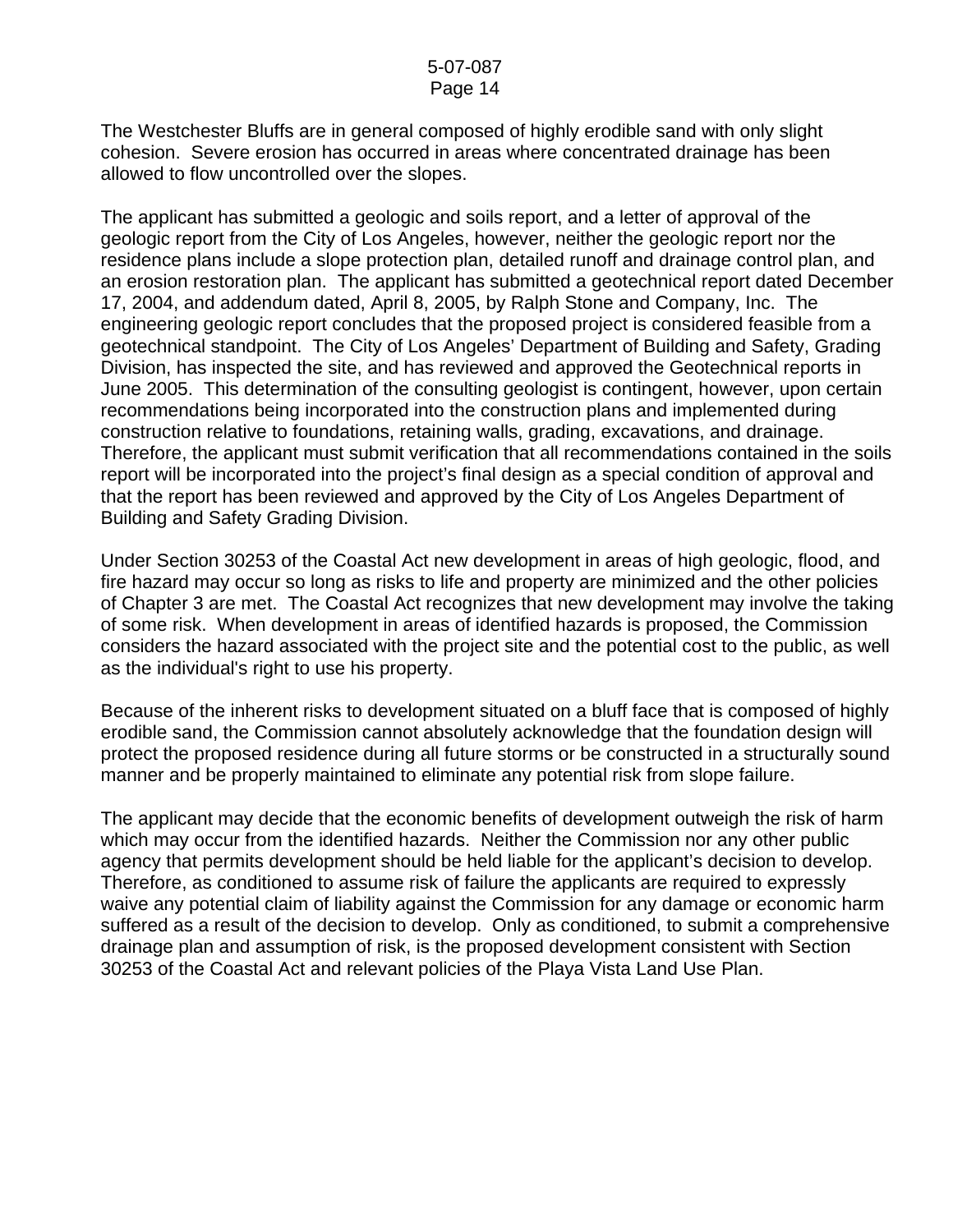### **D. Visual Resources**

Section 30251 of the Coastal Act states that permitted development shall be sited and designed to minimize the alteration of natural landforms and protect the scenic and visual quality of coastal areas:

#### Section 30251

*The scenic and visual qualities of coastal areas shall be considered and protected as a resource of public importance. Permitted development shall be sited and designed to protect views to and along the ocean and scenic coastal areas, to minimize the alteration of natural land forms, to be visually compatible with the character surrounding areas, and, where feasible, to restore and enhance visual quality in visually degraded areas. New development in highly scenic areas such as those designated in the California Coastline Preservation and Recreation Plan prepared by the Department of Parks and Recreation and by local government shall be subordinate to the character of its setting.* 

In addition, the Playa Vista Land Use Plan contains the following policy regarding the protection of visual resources:

Development Standards/Compatibility of Development:

 P1 Views of distinctive visual resources (e.g. bluffs, wetlands) will not be significantly disturbed.

As mentioned above, the proposed project is a 45-foot high (above existing natural grade) single-family dwelling on a vacant bluff face lot. As proposed, the structure extends approximately 65 feet from Veragua Drive down the bluff face and will be highly visible from the wetlands, and Lincoln and Culver Boulevards. Culver Boulevard is a designated Scenic Highway. From the top of the bluff, expansive, intermittent views over vacant properties along Veragua and Berger Drives are available of the wetlands, ocean, marina, cityscape, and the Santa Monica and San Gabriel Mountains. However, there are only a few properties that remain undeveloped. Since the Coastal Zone Boundary Adjustment in 1992, which moved the coastal boundary line to the south to include the bluff face lots along Veragua and Berger Avenue, this is the eighth house that has come before the Commission on this row of lots.

The Coastal Act issue here is whether the house as a whole has a negative visual impact on areas to be dedicated to the public, the wetlands below, and on views from coastal access routes; Culver and Lincoln Boulevards.

Although the development is approximately 45 feet high and highly visible from Culver Boulevard and the wetlands, it is similar in size and scale to existing homes on the bluff. The City requires screening of structures on downslope lots which exceed 24 feet in height. This requirement is not possible to carry out by means of potted plants that would grow on a terrace. Coastal Dune and Coastal Sage Scrub plants, appropriate biologically to the area, are not high enough to soften the visual effect of the building. However, there are some plants which are not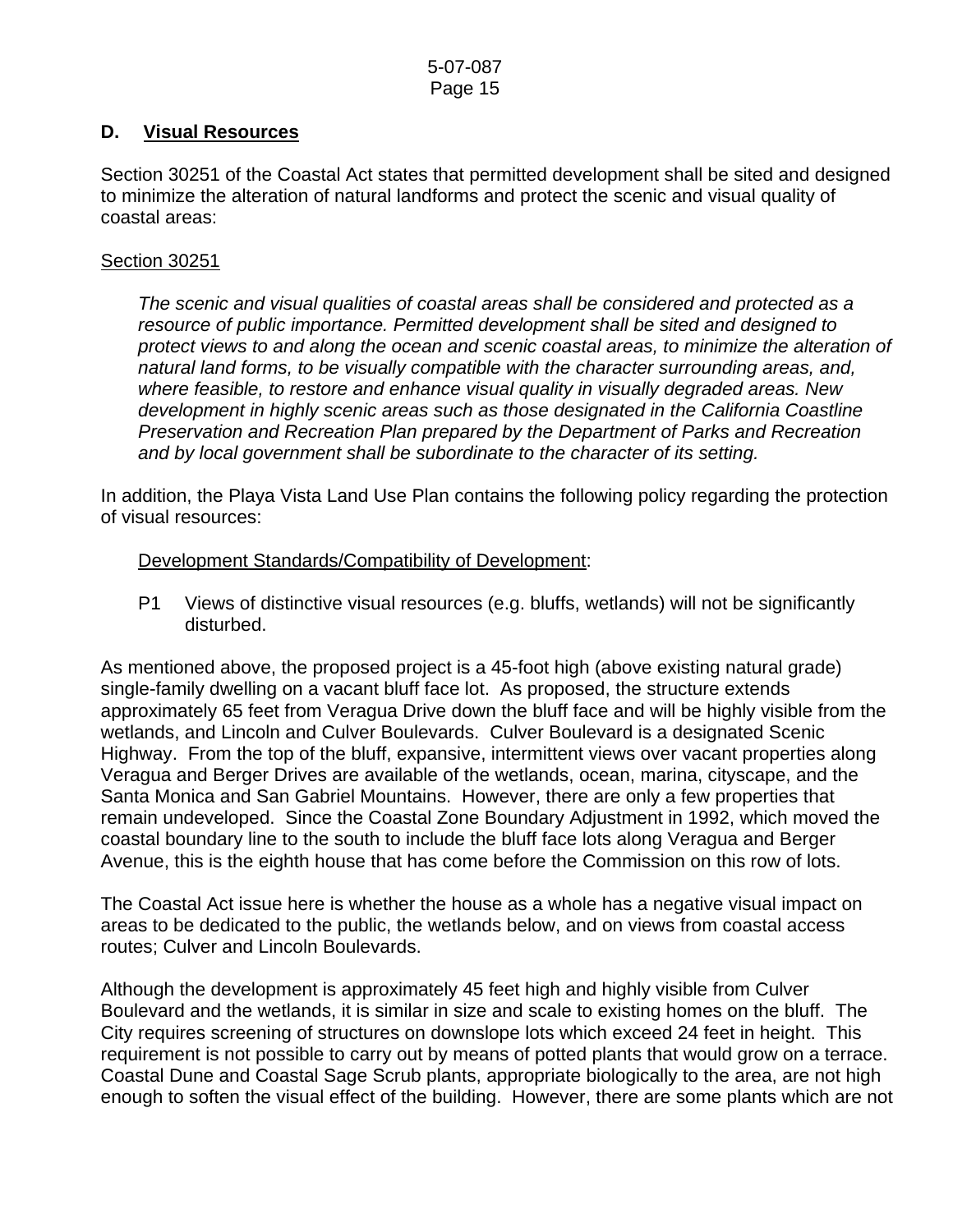invasive, which could be placed in the rear yard setback which could reduce the apparent height of the structure. With the structure as it is proposed, such trees should be at least 20 feet high. In previous projects, landscaping plans allowed for tall trees to be planted below the retaining wall for screening purposes. However, in this case the retaining wall is designed along the property line providing no room to plant trees. The applicant has indicated that tree wells can be designed into the proposed deck in order to plant large trees. Therefore, to minimize the visual impact of the structure, the applicant shall submit revised plans showing tree wells within the deck, and the area landscaped with trees when mature will grow to at least 20 feet in height, to soften visual impacts of solid structures.

Furthermore, to ensure that future development will not have an adverse visual impact and will not adversely impact the ESHA below, the Commission finds that it is necessary to require the applicant to record a Deed Restriction to limit future development on the property. Special condition no. 7 requires all future improvements on the site including, but not limited to, grading, lot-line adjustments, landscaping, and fencing to receive a Coastal Development Permit. Only as conditioned, is the proposed project consistent with Section 30251 of the Coastal Act and will not reduce the ability of the City to adopt ordinances for view protection consistent with the Playa Vista certified Land Use Plan.

### **E. Local Coastal Program**

Section 30604(a) of the Coastal Act states that:

*Prior to certification of the Local Coastal Program, a Coastal Development Permit shall be issued if the issuing agency, or the Commission on appeal, finds that the proposed development is in conformity with the provisions of Chapter 3 (commencing with Section*  30200) of this division and that the permitted development will not prejudice the ability of *the local government to prepare a Local Coastal Program that is in conformity with the provisions of Chapter 3 (commencing with Section 30200).* 

The Playa Vista Land Use Plan was certified with suggested modifications in 1986. The proposed project, as conditioned, is consistent with the Land Use Plan. Approval of the proposed development will not prejudice the City's ability to prepare certifiable Local Coastal Program. The Commission, therefore, finds that the proposed project is consistent with Section 30604(a) of the Coastal Act.

## **F. Unpermitted Development**

Development has occurred on site without benefit of the required coastal development permit. Unpermitted development on the site includes grading and foundation work. Although unpermitted development has taken place prior to submission of this permit application, consideration of the permit application by the Commission has been based solely on the consistency of the proposed development with the policies of Chapter 3 of the Coastal Act. Approval of this permit does not constitute a waiver of any legal action with regard to the alleged unpermitted development, nor does it constitute admission as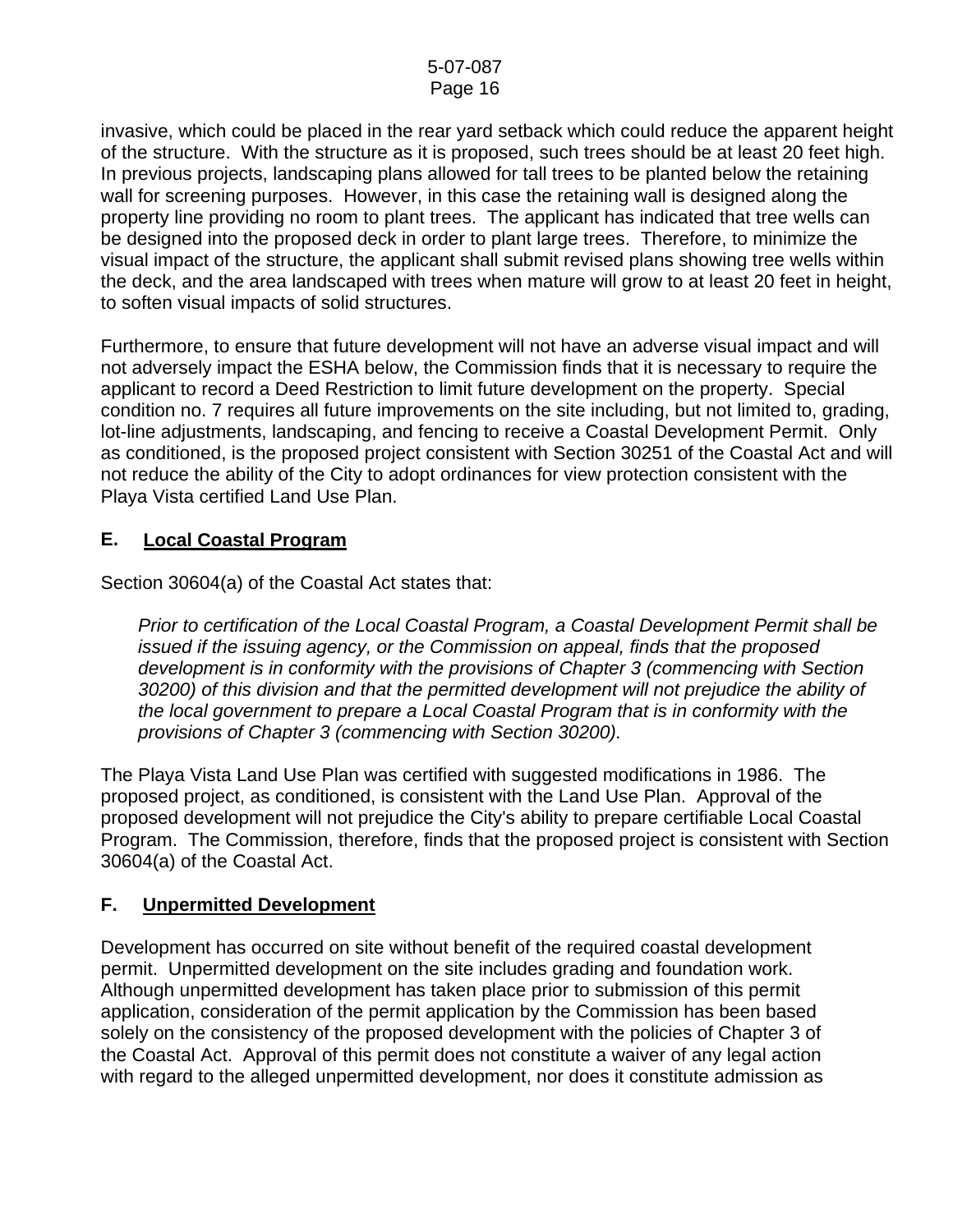to the legality of any development undertaken on the subject site without a coastal development permit.

## **G. California Environmental Quality Act**

Section 13096(a) of the Commission's administrative regulations requires Commission approval of a Coastal Development Permit application to be supported by a finding showing the application, as conditioned by any conditions of approval, to be consistent with any applicable requirements of the California Environmental Quality Act (CEQA). Section 21080.5(d)(2)(i) of CEQA prohibits a proposed development from being approved if there are feasible alternatives or feasible mitigation measures available which would substantially lessen any significant adverse impact which the activity may have on the environment.

There is no feasible alternative with less environmental impact. The proposed project will not cause any significant adverse impacts on the environment. Therefore, the Commission finds that the project is the least environmentally damaging feasible alternative and can be found consistent with the requirements of the Coastal Act to conform to CEQA.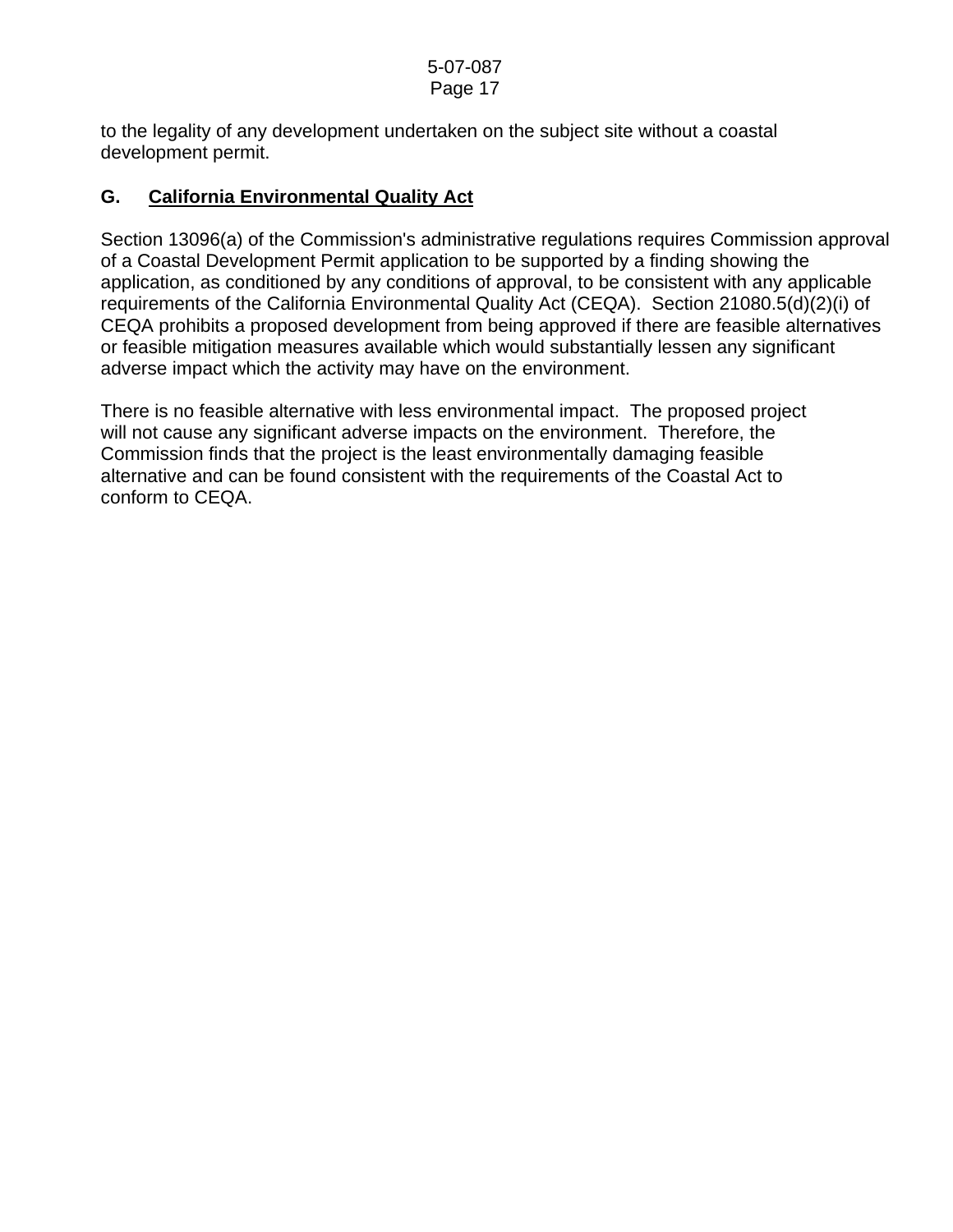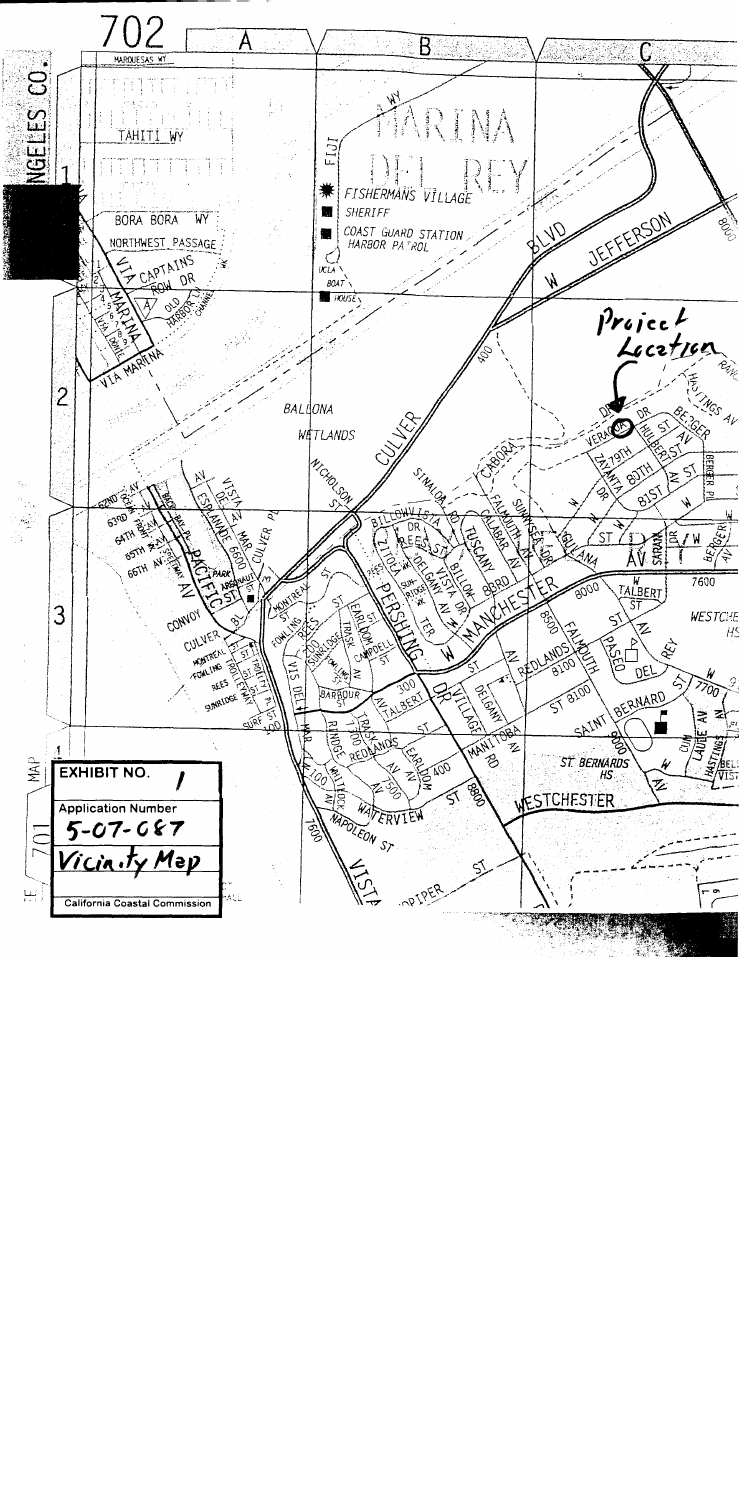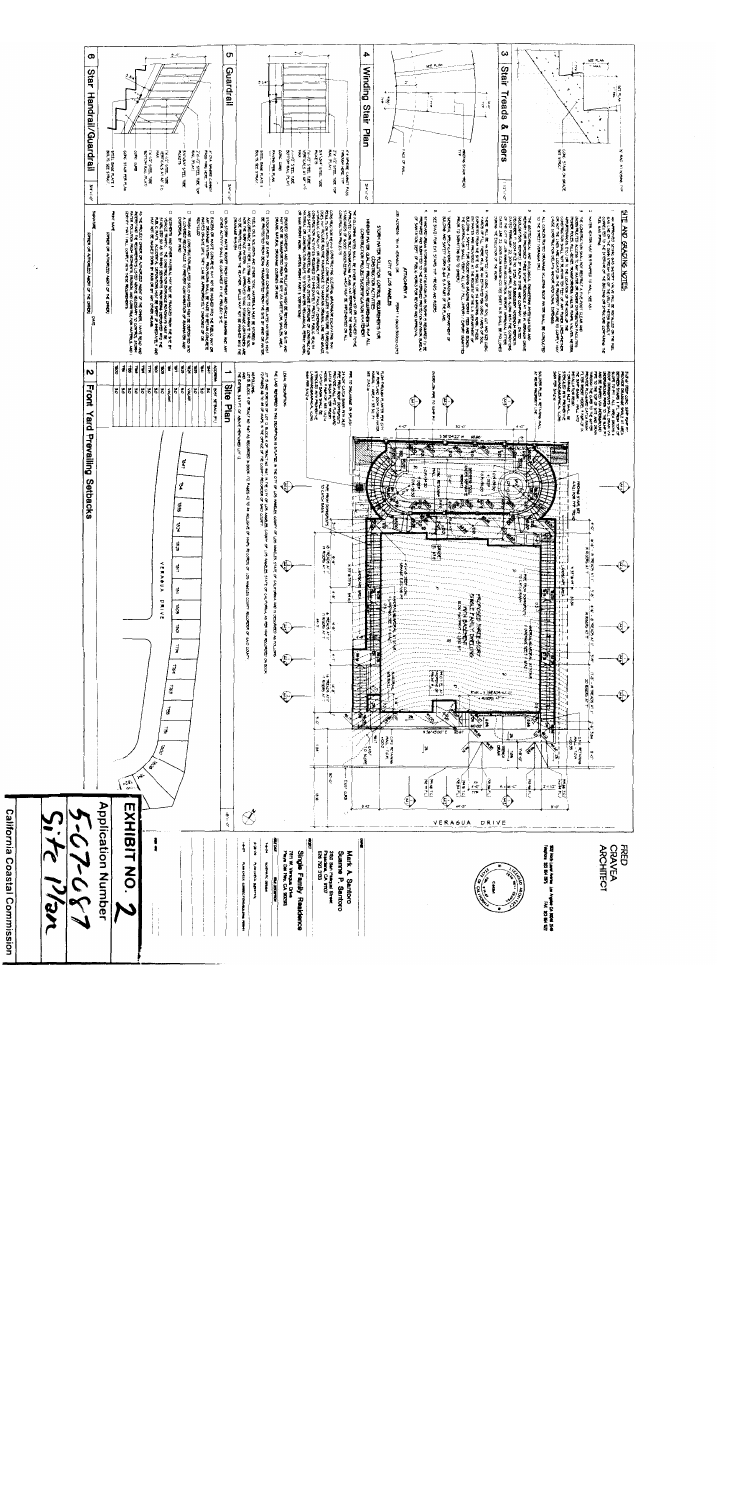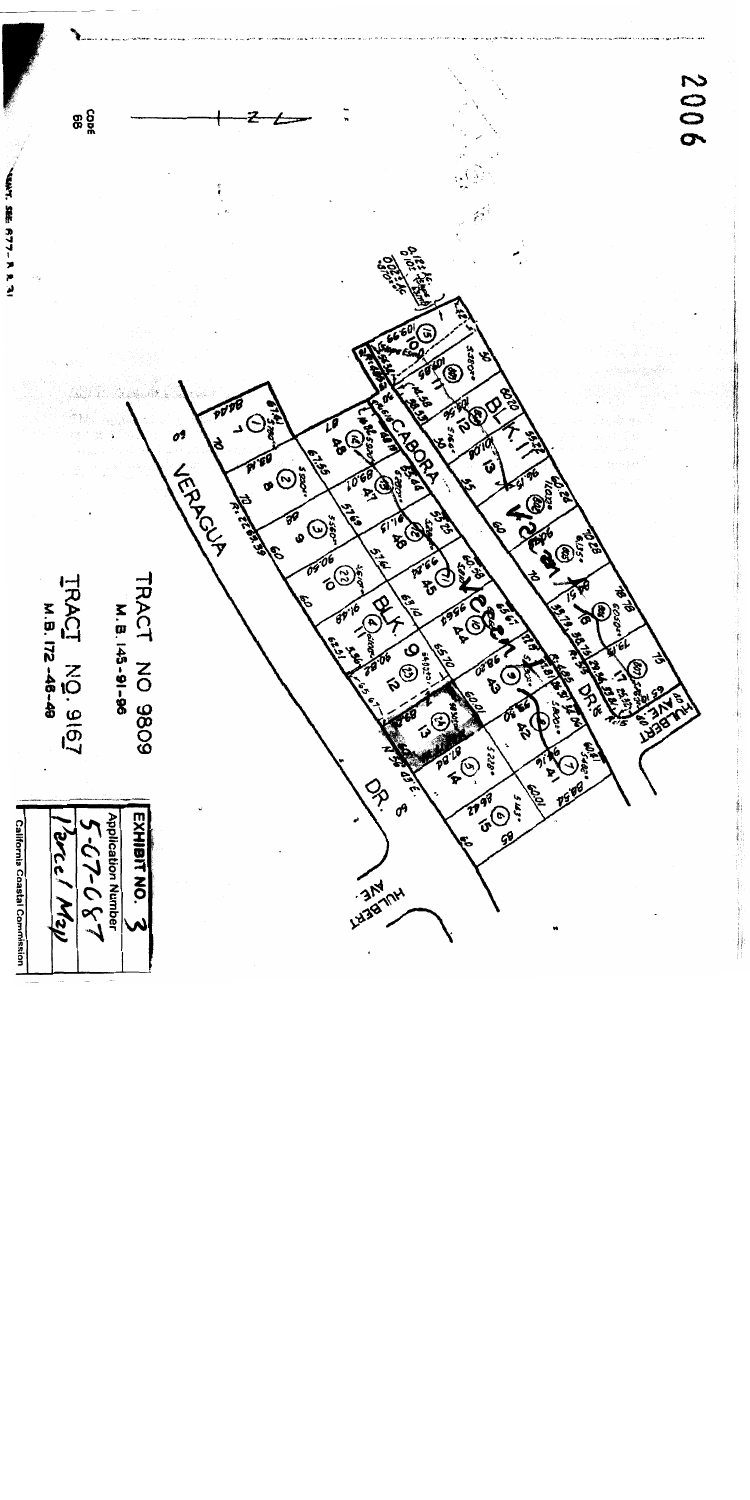